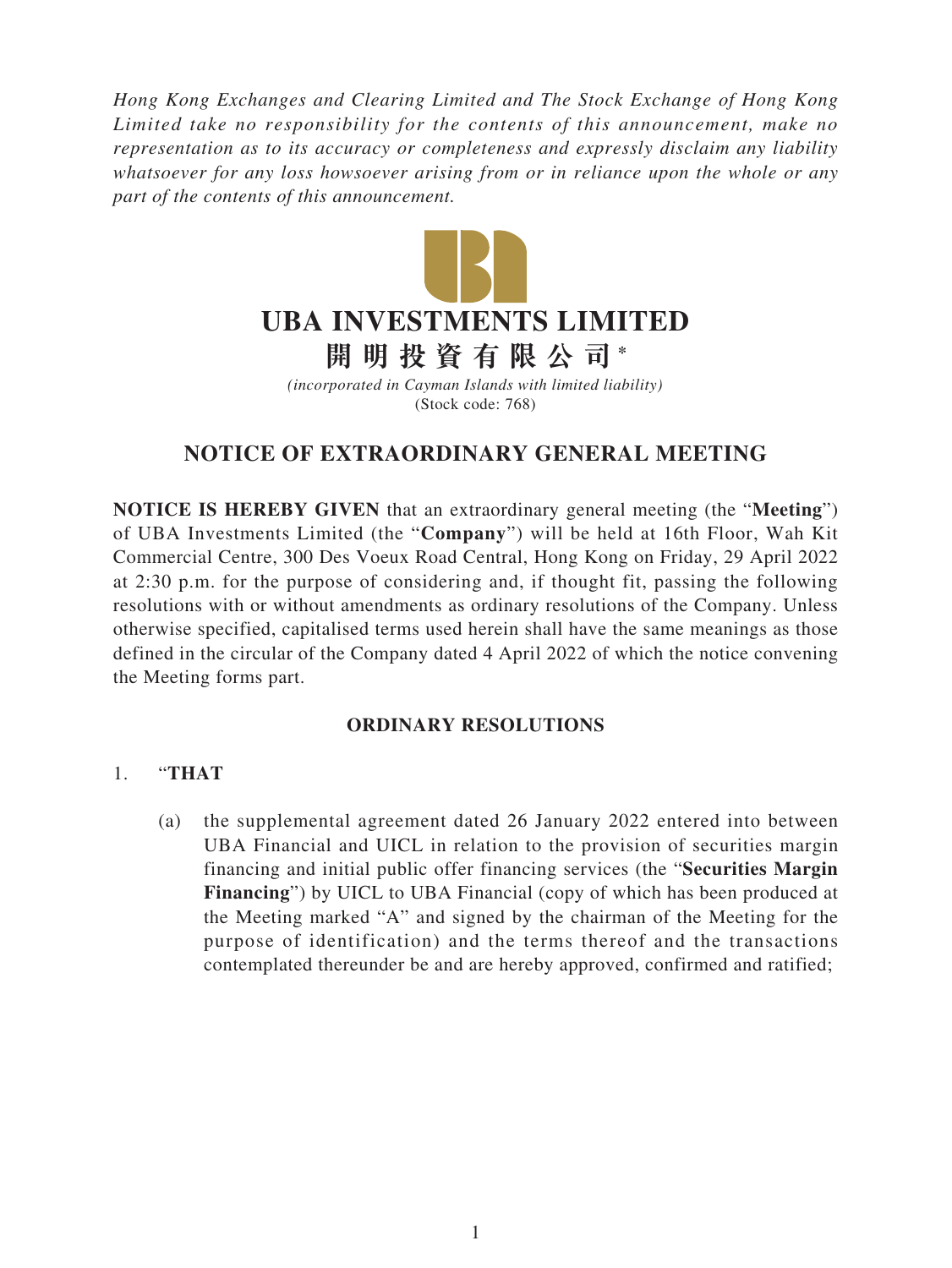- (b) the supplemental agreement dated 26 January 2022 entered into between Super Idea and UICL in relation to the provision of the Securities Margin Financing by UICL to Super Idea (copy of which has been produced at the Meeting marked "B" and signed by the chairman of the Meeting for the purpose of identification) and the terms thereof and the transactions contemplated thereunder be and are hereby approved, confirmed and ratified;
- (c) the supplemental agreement dated 26 January 2022 entered into between UBA and UICL in relation to the provision of the Securities Margin Financing by UICL to UBA (copy of which has been produced at the Meeting marked "C" and signed by the chairman of the Meeting for the purpose of identification) and the terms thereof and the transactions contemplated thereunder be and are hereby approved, confirmed and ratified;
- (d) the annual caps for the Financial Assistance for the financial years ending 31 March 2023, 31 March 2024 and 31 March 2025 be and are hereby approved; and
- (e) any director of the Company be and is hereby authorised to do all such things and acts as he/she may in his/her discretion consider as necessary, expedient or desirable for the purpose of or in connection with the implementation of the 2022 Financial Assistance Supplemental Agreements and the transactions contemplated thereunder, including but not limited to the execution of all such documents under seal where applicable, as he/she considers necessary or expedient in his/her opinion to implement and/or give effect to the 2022 Financial Assistance Supplemental Agreements and the transactions contemplated thereunder."

## 2. "**THAT**

- (a) the investment management agreement dated 26 January 2022 (the "**2022 Investment Management Agreement**") entered into between UAML and UBA in relation to the provision of assets management services by UAML to UBA (copy of which has been produced at the Meeting marked "D" and signed by the chairman of the Meeting for the purpose of identification) and the terms thereof and the transactions contemplated thereunder be and are hereby approved, confirmed and ratified;
- (b) the annual caps for the 2022 Investment Management Agreement and the transactions contemplated thereunder for the financial years ending 31 March 2023, 31 March 2024 and 31 March 2025 be and are hereby approved; and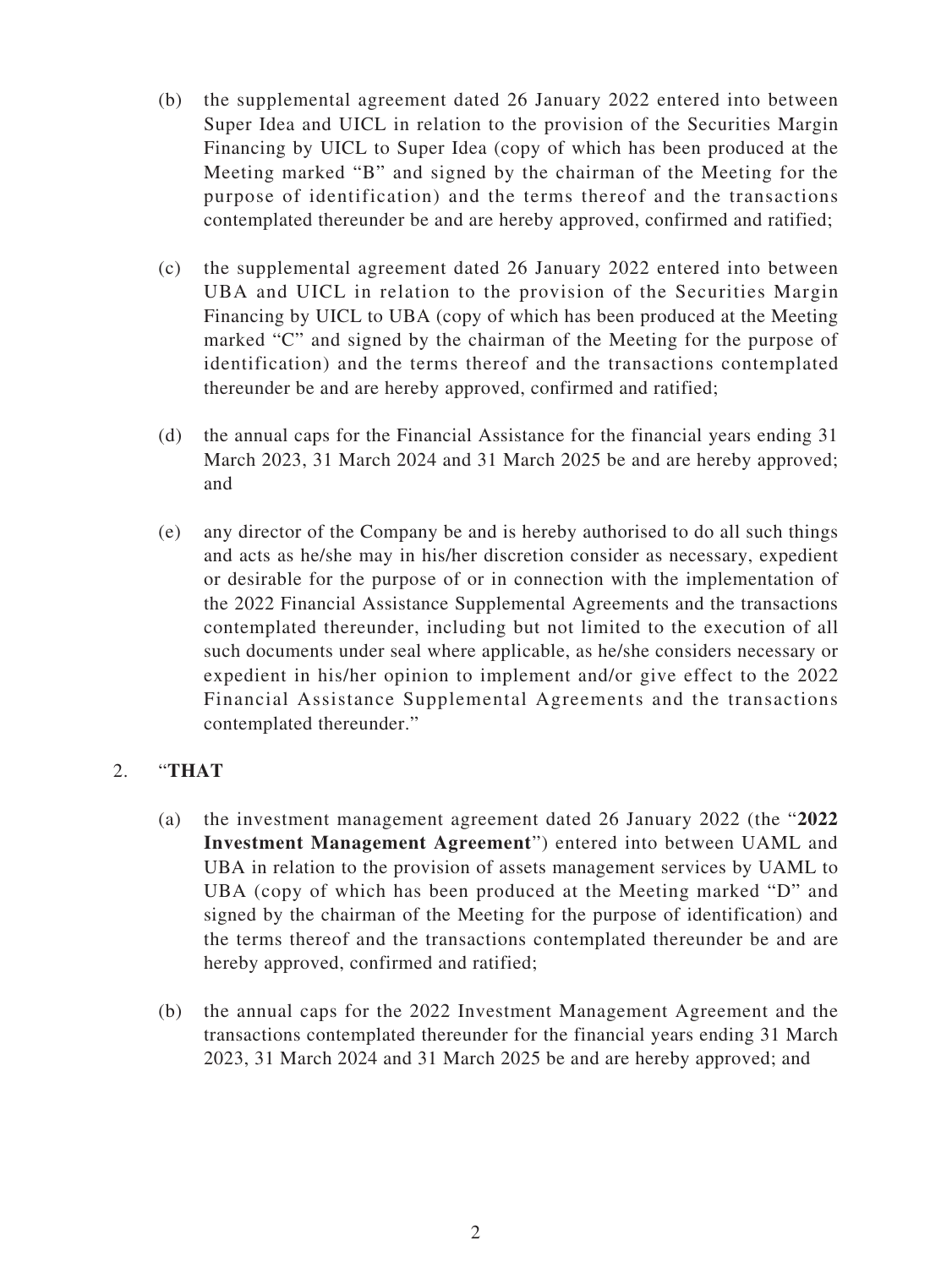(c) any director of the Company be and is hereby authorised to do all such things and acts as he/she may in his/her discretion consider as necessary, expedient or desirable for the purpose of or in connection with the implementation of the 2022 Investment Management Agreement and the transactions contemplated thereunder, including but not limited to the execution of all such documents under seal where applicable, as he/she considers necessary or expedient in his/her opinion to implement and/or give effect to the 2022 Investment Management Agreement and the transactions contemplated thereunder."

> By order of the Board **UBA Investments Limited Dr. WONG Yun Kuen** *Chairman and Executive Director*

Hong Kong, 4 April 2022

*Registered office:* P.O. Box 309 Ugland House Grand Cayman KY1-1104 Cayman Islands

*Head office and principal place of business in Hong Kong:* Flat B, 16th Floor Wah Kit Commercial Centre 300 Des Voeux Road Central Hong Kong

*Notes:*

- 1. Any member entitled to attend and vote at the Meeting convened by the above notice is entitled to appoint one or more proxies to attend and, in the event of a poll, vote in his/her stead. A proxy needs not be a member of the Company.
- 2. A form of proxy for use at the Meeting is enclosed. In order to be valid, the form of proxy must be duly completed and signed in accordance with the instructions printed thereon and deposited together with a power of attorney or other authority, if any, under which it is signed, or a notarially certified copy of such power or authority, at the Hong Kong branch share registrar of the Company, Tricor Standard Limited, at Level 54, Hopewell Centre, 183 Queen's Road East, Hong Kong or submitting electronically via the Tricor e-Meeting System in accordance with the instructions printed on the accompanying notification letter not less than 48 hours before the time appointed for holding the Meeting or any adjournment thereof.
- 3. The register of members of the Company will be closed, for the purpose of determining Shareholders' entitlement to attend and vote at the meeting, from Tuesday, 26 April 2022 to Friday, 29 April 2022 (both days inclusive), during this period no transfer of shares will be registered. In order to attend and vote at the meeting, Shareholders should ensure that all transfer documents, accompanied by the relevant share certificates, are lodged with the Company's branch share registrar in Hong Kong, Tricor Standard Limited, at Level 54, Hopewell Centre, 183 Queen's Road East, Hong Kong for registration, not later than 4:30 p.m. on Monday, 25 April 2022.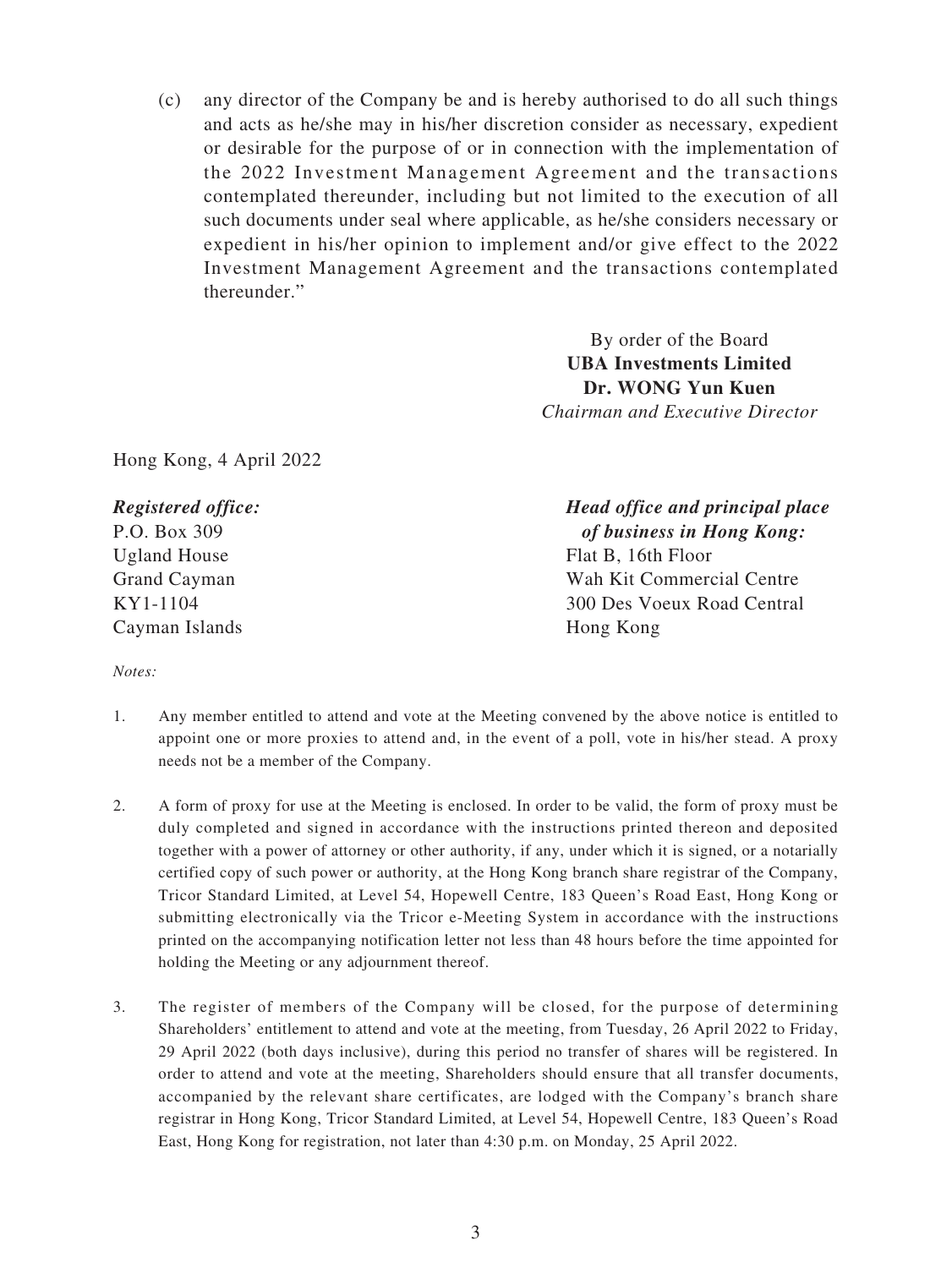- 4. In view of the ongoing COVID-19 pandemic, the Company will adopt the following special arrangements at the Meeting:
	- (a) The Meeting will be held with the minimum number of persons present as is required to form a quorate meeting by the directors and/or other staff member(s) of the Company who are Shareholders or proxy. NO other Shareholder, proxy or corporate representative should attend the Meeting in person. Other than those in the quorum and the limited number of other attendees to ensure the proper conduct of the Meeting, any other person who attempts to do so will be excluded and will not be permitted entry to the venue of the Meeting. Shareholders, proxies or corporate representatives (other than those who are required to attend the Meeting physically to form a quorate meeting) will NOT be able to attend in person but may view and listen to the Meeting and submit questions online. The Company reserves the rights to change the attendance number depending on the public health situation and the relevant regulations in effect at the time of the Meeting.
	- (b) To enable Shareholders to participate in the Meeting, the Company will arrange live video broadcast via Tricor e-Meeting System during the Meeting. In order to participate in the Meeting through live video broadcast, Shareholders will need to visit the designated URL link by using the unique login details which will be despatched to the Shareholders by post on or around 8 April 2022. However, such Shareholders will not be considered as attending the Meeting in person, will not be counted as part of the quorum under the articles of association of the Company, and will not be allowed to cast their votes by electronic means at the Meeting.
	- (c) Shareholders who wish to exercise his/her/its voting rights are strongly encouraged to appoint the chairman of the Meeting as their proxy to vote on the relevant resolutions at the Meeting. Registered shareholders are requested to provide a valid email address of his or her proxy (except appointing "the chairman of the EGM" as proxy) to receive the login and access code to view a live streaming webcast of the Meeting and submit online questions to us on the Tricor e-Meeting System.
	- (d) The Company reminds all Shareholders that physical attendance in person at the Meeting is not necessary for the purpose of exercising voting rights. Shareholders who cannot attend the Meeting in person will be able to vote by submitting a proxy in advance of the Meeting. If Shareholders wish to vote on any resolutions at the Meeting, they are strongly encouraged to appoint the chairman of the Meeting as their proxy to vote on their behalf. In any event, Shareholders will not be deprived of their rights of voting on the resolution(s) to be proposed at the Meeting.
	- (e) Shareholders should note that if a person who is not the chairman of the Meeting is appointed as proxy, that person may not be permitted entry to the venue of the Meeting and may not be able to exercise the vote